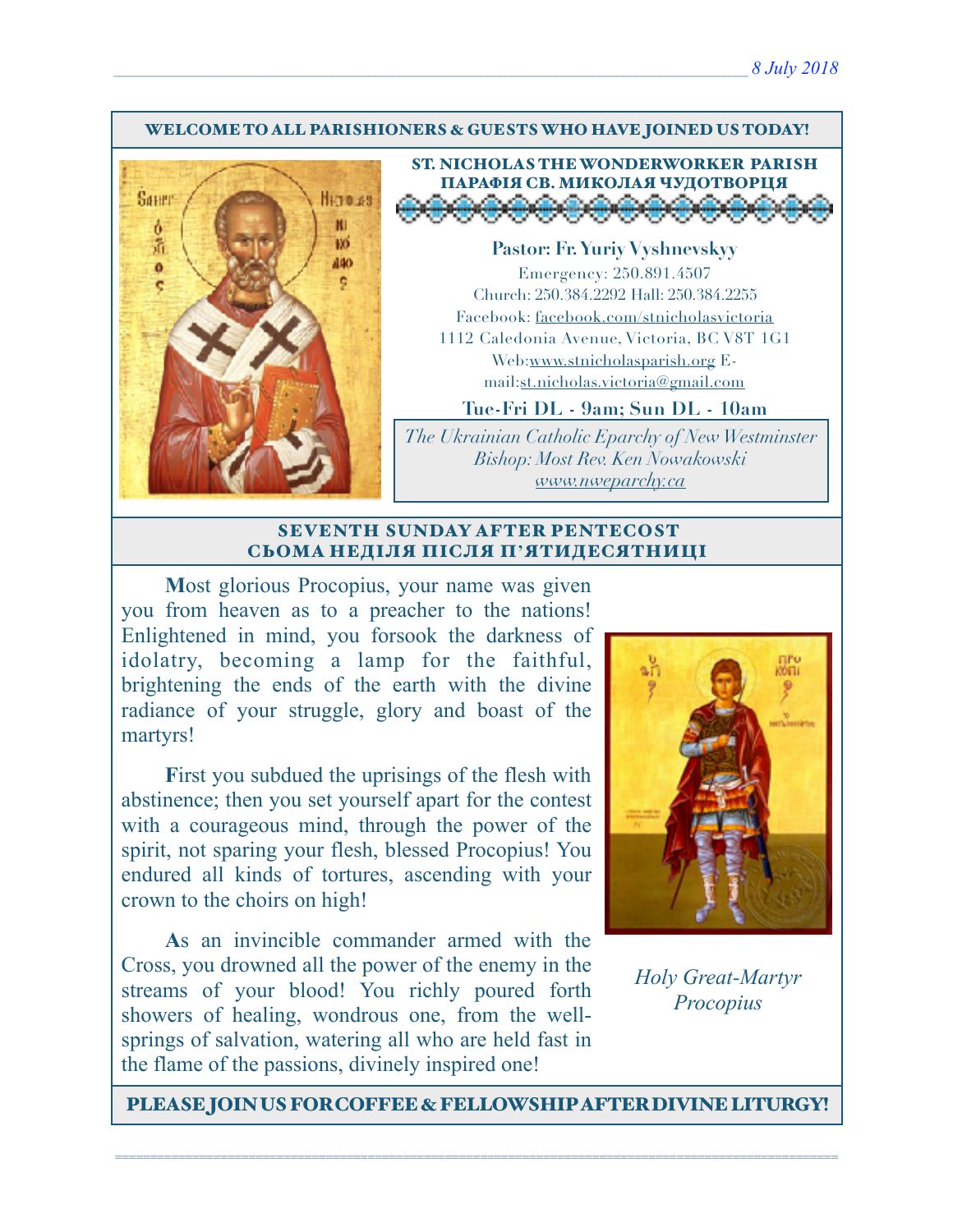| <b>SUNDAY HYMNS</b>                                                                                                                                                                                                                                                                                                                                                                                                                                                                                                                                                                                                                                                                                                           |                |                                                                           |                                                             |                                                    |                     |  |
|-------------------------------------------------------------------------------------------------------------------------------------------------------------------------------------------------------------------------------------------------------------------------------------------------------------------------------------------------------------------------------------------------------------------------------------------------------------------------------------------------------------------------------------------------------------------------------------------------------------------------------------------------------------------------------------------------------------------------------|----------------|---------------------------------------------------------------------------|-------------------------------------------------------------|----------------------------------------------------|---------------------|--|
| <b>OPENING HYMN</b>                                                                                                                                                                                                                                                                                                                                                                                                                                                                                                                                                                                                                                                                                                           |                |                                                                           |                                                             | Увійди Єрею / Come My Friends pg. 238-239          |                     |  |
| <b>COMMUNION HYMN</b>                                                                                                                                                                                                                                                                                                                                                                                                                                                                                                                                                                                                                                                                                                         |                |                                                                           |                                                             | Витай Між Нами / With Solemn Greeting. pg. 244-245 |                     |  |
| <b>CLOSING HYMN</b>                                                                                                                                                                                                                                                                                                                                                                                                                                                                                                                                                                                                                                                                                                           |                | Наче Повний Голос Дзвону / Having Shared Your Loving Kindness pg. 270-271 |                                                             |                                                    |                     |  |
| Please join us today in singing our Sunday hymns!                                                                                                                                                                                                                                                                                                                                                                                                                                                                                                                                                                                                                                                                             |                |                                                                           |                                                             |                                                    |                     |  |
| <b>SUNDAY &amp; DAILY SCHEDULE</b>                                                                                                                                                                                                                                                                                                                                                                                                                                                                                                                                                                                                                                                                                            |                |                                                                           |                                                             |                                                    |                     |  |
| <b>SUNDAY, July 8</b>                                                                                                                                                                                                                                                                                                                                                                                                                                                                                                                                                                                                                                                                                                         |                |                                                                           | Divine Liturgy - for the Parishioners of St Nicholas Parish |                                                    | 10:00 AM            |  |
| MONDAY, July 9                                                                                                                                                                                                                                                                                                                                                                                                                                                                                                                                                                                                                                                                                                                |                |                                                                           | <b>NO SERVICESS</b>                                         |                                                    |                     |  |
| TUESDAY, July 10                                                                                                                                                                                                                                                                                                                                                                                                                                                                                                                                                                                                                                                                                                              |                | Divine Liturgy of St. John Chrysostom                                     |                                                             |                                                    | 9:00 AM             |  |
| <b>WEDNESDAY, July 11</b>                                                                                                                                                                                                                                                                                                                                                                                                                                                                                                                                                                                                                                                                                                     |                | Divine Liturgy of St. John Chrysostom                                     |                                                             |                                                    | 9:00 AM             |  |
| THURSDAY, July 12                                                                                                                                                                                                                                                                                                                                                                                                                                                                                                                                                                                                                                                                                                             |                |                                                                           | Divine Liturgy of St. John Chrysostom                       |                                                    | 9:00 AM             |  |
| FRIDAY, July 13                                                                                                                                                                                                                                                                                                                                                                                                                                                                                                                                                                                                                                                                                                               |                |                                                                           | Divine Liturgy of St. John Chrysostom                       |                                                    | 9:00 AM             |  |
| SATURDAY, July 14                                                                                                                                                                                                                                                                                                                                                                                                                                                                                                                                                                                                                                                                                                             |                | <b>NO SERVICESS</b>                                                       |                                                             |                                                    |                     |  |
| SUNDAY, July 15                                                                                                                                                                                                                                                                                                                                                                                                                                                                                                                                                                                                                                                                                                               |                | Divine Liturgy - for the Parishioners of St Nicholas Parish<br>10:00 AM   |                                                             |                                                    |                     |  |
| Please Note: to request a Divine Liturgy for a special intention, please see Fr. Yuriy to arrange for it!                                                                                                                                                                                                                                                                                                                                                                                                                                                                                                                                                                                                                     |                |                                                                           |                                                             |                                                    |                     |  |
| <b>SUNDAY EPISTLE READERS</b>                                                                                                                                                                                                                                                                                                                                                                                                                                                                                                                                                                                                                                                                                                 |                |                                                                           |                                                             |                                                    |                     |  |
| <b>DATE</b>                                                                                                                                                                                                                                                                                                                                                                                                                                                                                                                                                                                                                                                                                                                   | <b>READING</b> | <b>UKRAINIAN</b>                                                          |                                                             | <b>ENGLISH</b>                                     |                     |  |
| <b>SUNDAY, July 8</b>                                                                                                                                                                                                                                                                                                                                                                                                                                                                                                                                                                                                                                                                                                         | Rm. 15: 1-7    |                                                                           | Yuliya Pelekhata                                            |                                                    | <b>Bryan Melnyk</b> |  |
| SUNDAY, July 15                                                                                                                                                                                                                                                                                                                                                                                                                                                                                                                                                                                                                                                                                                               | 1 Cor 1:10-18  | Dmytro Maksymiv                                                           |                                                             | Carol Chapman                                      |                     |  |
| <b>SUNDAY, July 22</b>                                                                                                                                                                                                                                                                                                                                                                                                                                                                                                                                                                                                                                                                                                        | 1 Cor. 3:9-17  | Glikeria Iwanuck                                                          |                                                             | Peter Iwanuck                                      |                     |  |
| <b>SUNDAY, July 29</b>                                                                                                                                                                                                                                                                                                                                                                                                                                                                                                                                                                                                                                                                                                        | Rm. 15:1-7     | Andrij Pelekhatyi                                                         |                                                             | <b>Caroline Smudy</b>                              |                     |  |
| Thank you, Epistle readers, for your service in proclaiming God's Word!                                                                                                                                                                                                                                                                                                                                                                                                                                                                                                                                                                                                                                                       |                |                                                                           |                                                             |                                                    |                     |  |
| <b>2018 PARISH COUNCIL EXECUTIVE</b>                                                                                                                                                                                                                                                                                                                                                                                                                                                                                                                                                                                                                                                                                          |                |                                                                           | <b>PASTORAL MINISTRY &amp; HOLY MYSTERIES</b>               |                                                    |                     |  |
| SECRETARYRichard DeMerchant - 250.893.3484<br>BAPTISMSby appointment  <br>MARRIAGESsix months notice should<br>FINANCIAL SECRETARYDavid Newberry - 250.598.8197<br>be given to the parish priest, and he should be<br>FUNDRAISING/HALL RENTALRobert Herchak - 250.386.7872<br>contacted before any other arrangements are made<br>MAINTENANCEMurray Chapman - 250.658.4769<br>FUNERALSby appointment<br>LITURGICAL COMMITTEEMotria Koropecky - 250.658.3051<br>MEMBER AT LARGECindy Lazaruk - 778.677.9072<br>Bequests & Wills: Leaving a bequeath is a process of giving a donation through your will. It is<br>simply a distribution from your estate to a charitable organization through your last will and testament. It |                |                                                                           |                                                             |                                                    |                     |  |
| can be as small or as large a donation as you wish. It is important that you talk to your lawyer about the<br>process. In your kindness please remember St Nicholas the Wonderworker Ukrainian Catholic Church in<br>your bequeath and will. If anyone wishes to make such a bequeath in their will, the following clause may<br>be included or added to a will: "I give, devise, and bequeath to St Nicholas the Wonderworker Ukrainian<br>Catholic Parish - 1112 Caledonia Avenue, Victoria BC, V8T 1G1, the sum of \$ (or % of my<br>estate), to be used for the benefit of the parish and it's pastoral activities."                                                                                                      |                |                                                                           |                                                             |                                                    |                     |  |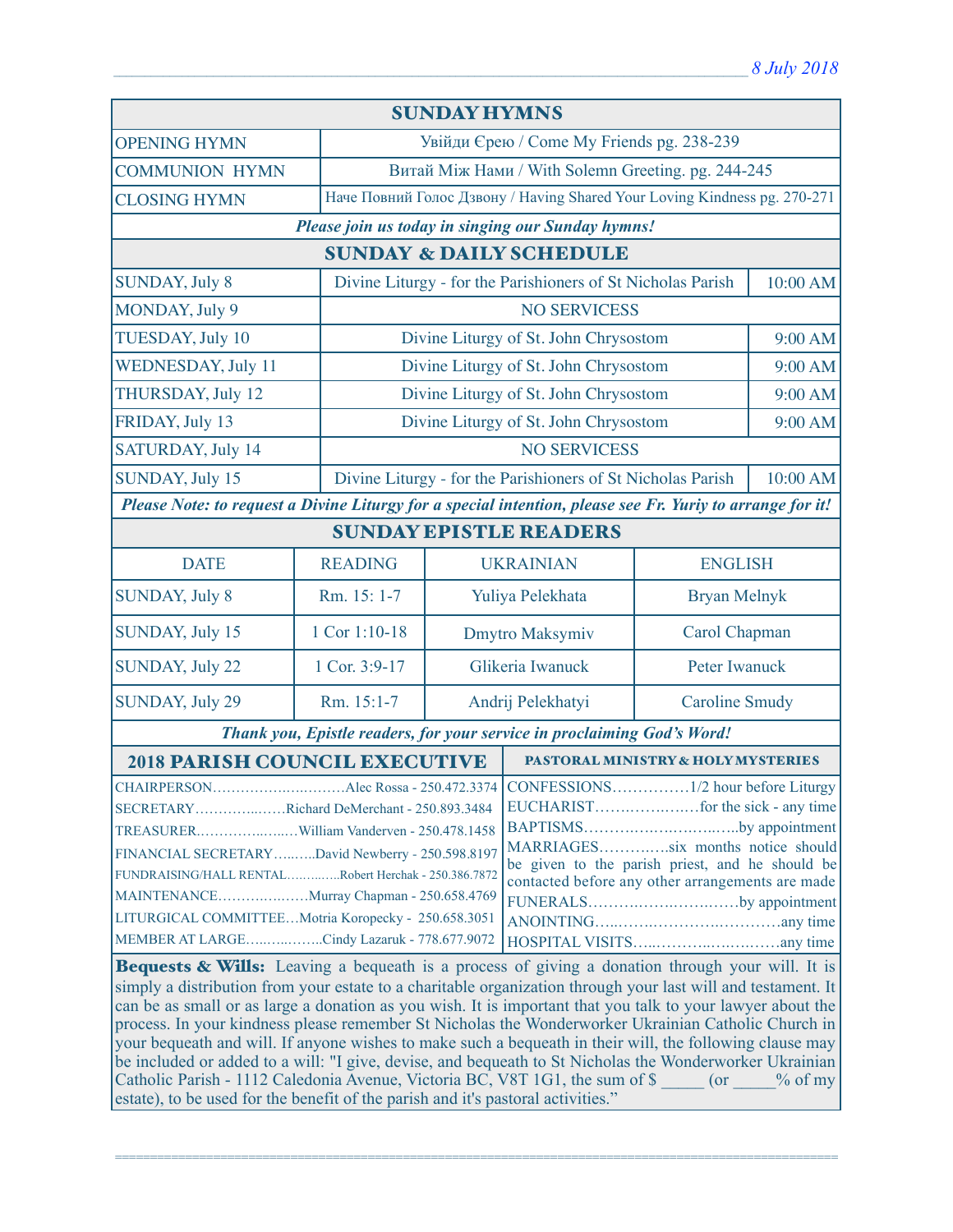# **Vibrant Parish Prayer**

**O** God, Creator of Heaven and Earth! Because of your indescribable love for us, you sent your Only-Begotten Son, Our Lord and Saviour, Jesus Christ - The Way, The Truth, and The Life and our Salvation. In His name, we turn to You. Strengthen our hearts and minds in Christian love and in unity of purpose as we strive to build a Vibrant Parish. Give us the grace to model our lives according to the Word of God. Instill in us the desire to pray and to celebrate the Holy Mysteries as one Christian Family in our Parish Community. Inspire us to follow Your great command to be a servant to the less fortunate among us! Grant this, O Lord, through the mercies and love for mankind of Your Only-Begotten Son with whom You are blessed, together with Your All-Holy, Good and Life-Giving Spirit, now and forever and ever. Amen!



## **St. Nicholas Parish**

**A Place To Encounter The Living Christ** Through the word, the Holy Mysteries & Prayer, Serving One's Neighbor, Leadership Fostering & Serving Unity and Missionary Spirit (His Beatitude Sviatoslav)



#### **Молитва Живої Парафії**

**Г**осподи Ісусе Христе, Пастирю Добрий, як колись Ти пригорнув заблуканих овечок, щоб вони пізнали Твій голос і були Твоїм стадом, так і сьогодні глянь ласкаво з небесних висот на нашу парафію та зішли на неї Твого Святого Духа, щоб вона була місцем пізнання радості Доброї Новини. Скріплюй нас Твоєю присутністю та єднай нас кожночасно в молитві. Даруй нам духа служіння ближньому, щоб у нашій парафії кожний міг зустріти Тебе, милостивого Бога. Благослови наш духовний провід Твоєю мудрістю і дай, щоб ніхто з нас не шкодував ні часу, ні талантів, ні матеріальних дібр для розбудови Твого царства. Єднай нас у мирі та злагоді, щоб ми були Твоєю спільнотою любові. Всели в нас місійного духа, щоб ми стали тим світилом євангельського слова, молитви і добрих діл, що кличе кожного до участі в Божественному житті, щоб славилося, Спасе, Твоє Ім'я з безначальним Твоїм Отцем та пресвятим, благим і животворящим Твоїм Духом нині, і повсякчас, і на віки віків. Амінь.

# DIVINE LITURGY PROPERS

*The Divine Liturgy - An Anthology for Worship: Liturgy - pg. 270-318; propers - pg. 349 The Liturgy prescribed for today is that of St. John Chrysostom.* 

**Troparion, Tone 6:** Angelic powers were upon Your tomb\* and the guards became like dead men;\* Mary stood before Your tomb\* seeking Your most pure body.\* You captured Hades without being overcome by it.\* You met the Virgin and granted life.\* O Lord, risen from the dead,\* glory be to You.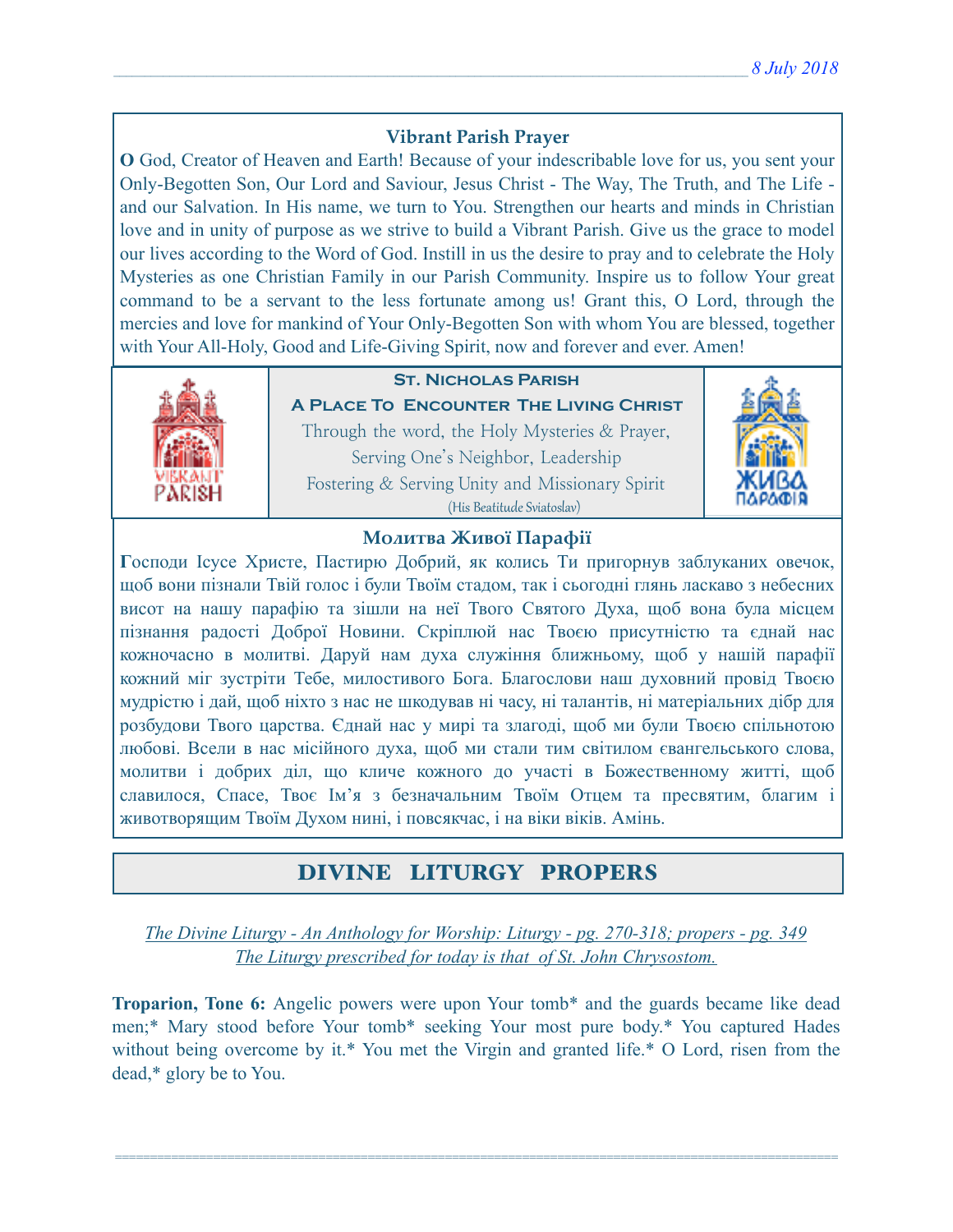**Glory: Kontakion, Tone 6:** With his life-giving hand\* Christ our God, the Giver of life,\* raised all the dead from the murky abyss\* and bestowed resurrection upon humanity.\* He is for all the Saviour,\* the resurrection and the life, and the God of all.

**Now: Theotokion, Tone 6:** Undaunted patroness of Christians,\* O steadfast intermediary with the Creator,\* turn not away from the suppliant voices of sinners,\* but in Your kindness come to help us who cry out to You in faith.\* Be quick to intercede, make haste to plead,\* for You are ever the patroness of those who honour You, O Mother of God.

**Prokimenon, Tone 6:** Save Your people, O Lord,\* and bless Your inheritance. *Verse:* Unto You I will cry, O Lord my God, lest you turn from me in silence.

**Epistle - Rm. 15:1-7 - A reading from the letter of St. Paul to the Romans:** Brothers and sisters, we who are strong ought to bear with the failings of the weak, and not to please ourselves; let each of us please his neighbour for his good, to edify him. For Christ did not please himself; but, as it is written, "The reproaches of those who reproached thee fell on me." For whatever was written in former days was written for our instruction, that by steadfastness and by the encouragement of the scriptures we might have hope. May the God of steadfastness and encouragement grant you to live in such harmony with one another, in accord with Christ Jesus, that together you may with one voice glorify the God and Father of our Lord Jesus Christ. Welcome one another, therefore, as Christ has welcomed you, for the glory of God.

**Alleluia, Tone 6:** *Verse:* He who lives in the aid of the Most High, shall dwell under the protection of the God of heaven. *Verse:* He says to the Lord: You are my protector and my refuge, my God, in Whom I hope.

**Gospel - Mt 9:27-35 -** At that time, as Jesus passed on from there, two blind men followed (him), crying out, "Son of David, have pity on us!" When he entered the house, the blind men approached him and Jesus said to them, "Do you believe that I can do this?" "Yes, Lord," they said to him. Then he touched their eyes and said, "Let it be done for you according to your faith." And their eyes were opened. Jesus warned them sternly, "See that no one knows about this." But they went out and spread word of him through all that land. As they were going out, a demoniac who could not speak was brought to him, and when the demon was driven out the mute person spoke. The crowds were amazed and said, "Nothing like this has ever been seen in Israel." But the Pharisees said, "He drives out demons by the prince of demons." Jesus went around to all the towns and villages, teaching in their synagogues, proclaiming the gospel of the kingdom, and curing every disease and illness.

**Communion Verse:** Praise the Lord from the heavens;\* praise Him in the highest. Alleluia, alleluia,\* alleluia!

**Prayer After Holy Communion:** Having been made worthy to partake in a mystical way of Your immaculate Body and precious Blood, O Christ our God, I acclaim and bless, worship and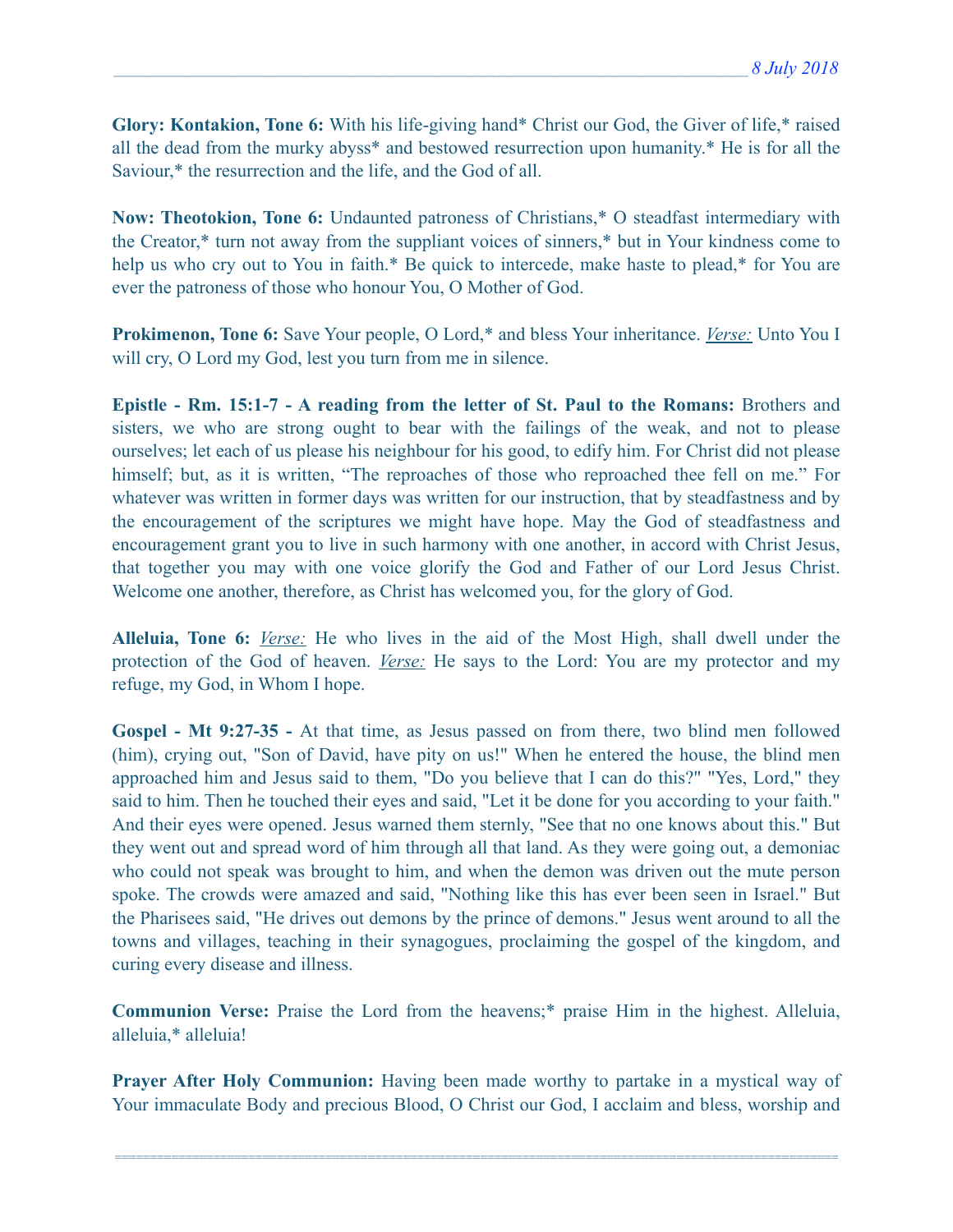glorify You, and proclaim the greatness of Your saving acts, now and for ever and ever. Amen. *(more Prayers After Holy Communion on pg. 324-326 in the Anthology book).* 

 $\left| \diamond \right| \diamond \left| \diamond \right|$ 

**Тропар, глас 6:** Ангельські сили на гробі Твоїм\* і сторожі омертвіли;\* Марія ж стояла при гробі,\* шукаючи пречистого тіла Твого.\* Полонив Ти ад і, не переможений від нього,\* зустрів Ти Діву, даруючи життя.\* Воскреслий з мертвих, Господи, слава Тобі!

**Слава: Кондак, глас 6:** Животворною рукою Життєдавець, Христос Бог,\* воскресив з темних безодень всіх померлих\* і подав воскресіння людському родові:\* Він бо усіх Спаситель,\* восресіння, життя і Бог усіх.

**І нині: Богородичний, глас 6:** Заступнице християн бездоганна,\* Посереднице до Творця незамінна,\* не погорди молінням грішних,\* але випереди, як Блага, з поміччю нам, що вірно Тобі співаємо.\* Поспішись на молитву і скоро прийди на моління,\* заступаючи повсякчас, Богородице, тих, що Тебе почитають.

**Прокімен, глас 6:** Спаси, Господи, \* людей Твоїх \* і благослови спадкоємство Твоє. *Стих:* До Тебе, Господи, взиватиму; Боже мій, не відвертайсь мовчки від мене.

**Апостол - Рм. 15:1-7 - До Римлян послання Святого Апостола Павла читання:** Браття сестри, ми, сильні, мусимо нести немочі безсильних, а не собі догоджати. Кожний із нас нехай намагається догодити ближньому: на добро, для збудування. Бо й Христос не собі догоджав, а як написано: «Зневаги тих, що тебе зневажають, упали на мене.» Все бо, що було написане давніше, написане нам на науку, щоб ми мали надію через терпеливість й утіху, про які нас Письмо навчає. Бог же терпеливости й утіхи, за прикладом Христа Ісуса, нехай дасть вам, щоб ви між собою однаково думали за Христом Ісусом; щоб ви однодушно, одними устами славили Бога й Отця Господа нашого Ісуса Христа. Тому приймайте один одного, як і Христос прийняв вас у Божу славу.

**Алилуя, глас 6:** *Стих:* Хто живе під охороною Всевишнього, під покровом Бога небесного оселиться. *Стих:* Скаже він Господеві: Ти заступник мій і пристановище моє, Бог мій, на котрого я надіюся.

**Євангеліє - Мт 9:27-35 -** У той час, як Ісус відходив звідти, слідом за ним пустилися два сліпці й кричали: "Помилуй нас, сину Давидів!" І коли він увійшов до хати, сліпці приступили до нього, а він спитав їх: "Чи віруєте, що я можу це зробити?" – "Так, Господи!" – кажуть йому ті. Тоді він доторкнувся до їхніх очей, мовивши: "Нехай вам станеться за вашою вірою!" І відкрились їхні очі. Ісус же суворо наказав їм: "Глядіть, щоб ніхто не знав про це." Та ті, вийшовши, розголосили про нього чутку по всій країні. А як вони виходили, приведено до нього німого, що був біснуватий. Коли ж він вигнав біса, німий почав говорити, і люди дивувалися, кажучи: "Ніколи щось таке не об'являлося в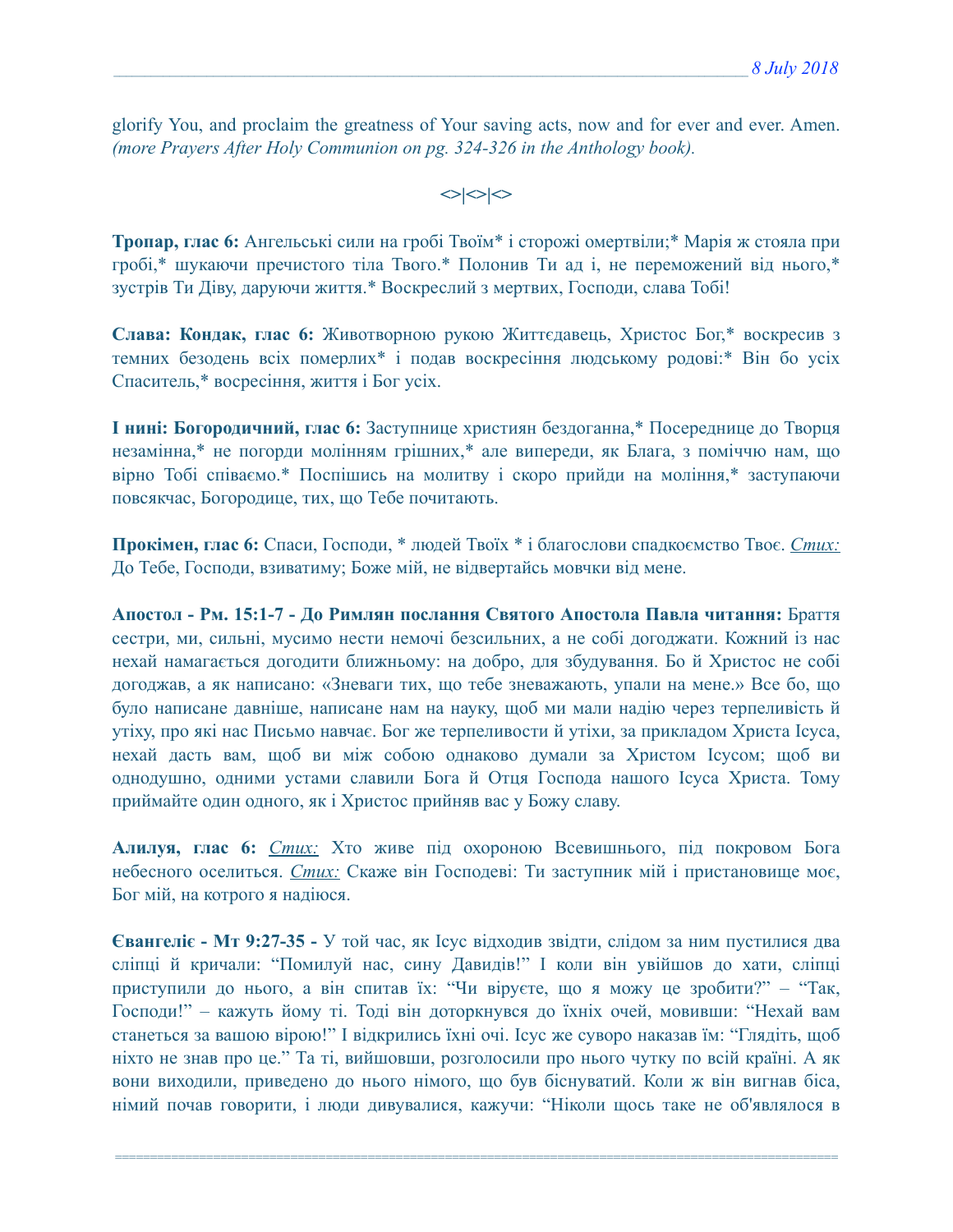Ізраїлі!" Фарисеї ж говорили: "Він виганяє бісів князем бісівським!" Ісус обходив усі міста і села, навчаючи в їхніх синагогах, проповідуючи Євангелію царства та вигоюючи всяку хворобу й недугу.

**Причасний:** Хваліте Господа з небес,\* хваліте Його на висотах. Алилуя, алилуя, алилуя!

**Молитва По Святім Причастю:** Таїнственно удостоївшись бути причасником Твого пречистого тіла і чесної крови, Христе Боже, оспівую і благословлю, поклоняюся, і славлю, і величаю спасіння Твої, Господи, нині і повсякчас, і на віки вічні. Амінь. *(більше Молитов По Святім Причастю на ст. 80-87 в маленькій книжечці "Божественна Літургія")*.

# ANNOUNCEMENTS

- ✦**HAPPY BIRTHDAY** to DARRYL HUCULAK and all those who celebrated their birthdays this past week. May the Lord Our God continue to bless you abundantly and the Holy Mother of God protects you at all times. Многая Літа!
- ✦**VICTORIA FOLK FEST** is now Folktoria. On Sunday July 8 at 6:00 LUNA will be performing at Centennial Square.
- ✦**INVITATION FROM THE CATHEDRAL:** Three important events to celebrate at our Cathedral. \* On 16 May Bishop Ken celebrated his 60th Birthday (in lieu of gifts Bishop Ken asks that donations would be made to the beautification of our Cathedral). \*Andriy Malysh was ordained to the subdiaconate (May 14) and diaconate (May 20) for our Eparchy by Bishop Ken in Lviv. (*Personal gifts may be presented directly to Deacon Andriy at this time). \**Holy Eucharist Cathedral Parish has hosted three very talented iconographers (Oleksii, Serhii and Dmytro) from Lviv who have now completed several new icons in our Cathedral. To celebrate we would like to invite you to a Vespers service and the official unveiling of our icons at the Cathedral on Saturday 14 July 6:00PM to be followed by supper. Donations will be welcome for the supper and no advance tickets are required but please RSVP (to [cathedral.nwe@gmail.com](mailto:cathedral.nwe@gmail.com)) your attendance by Sunday 8 June so we can be prepared to host you.
- ✦**PRAYER REQUEST:** Please keep in your prayers GORD HRYHORYSHEN, CORNELL BABIE and other members of our parish, our family and friends who are ailing, in hospitals, nursing homes and those who are not able to join actively in their community.
- ✦**ST. NICHOLAS BOOK STORE:** The Divine Liturgy An Anthology of Worship **\$25**; "Christ Our Pascha" Catechism of the Ukrainian Catholic Church/"Христос Наша Пасха"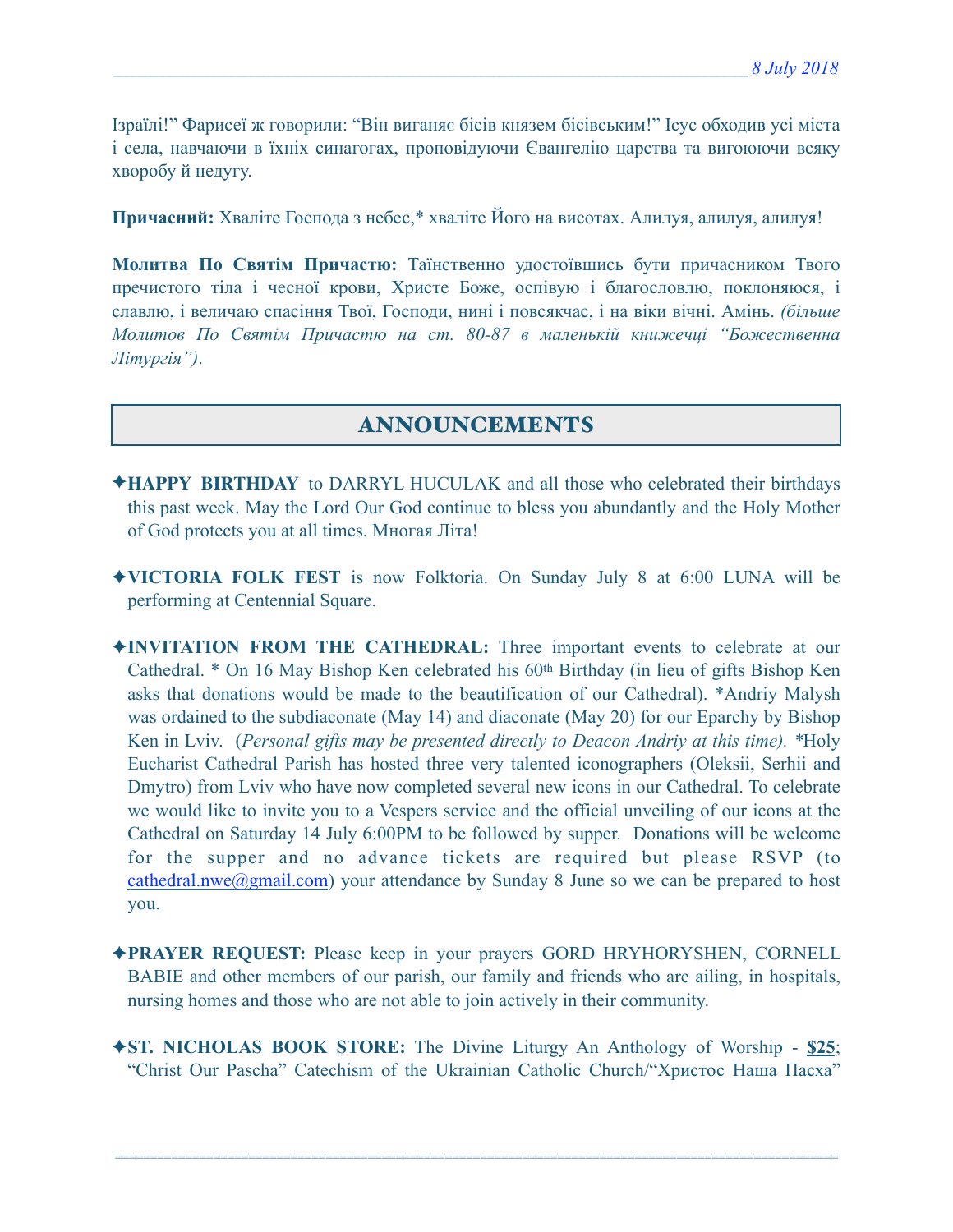Катехизм Української Католицької Церкви - **\$25**; "Sing to Our God" hymn book - **\$15**; Молитовник "Прийдіте Поклонімся" - **\$10**.

- ✦**TRAVELING ICON:** Anyone interested in gracing their home with Christ The Teacher Icon can call Darlene DeMerchant at 250.727.3837.
- ✦**PARISH CALENDAR OF BIRTHDAYS & ANNIVERSARIES:** If you would like to be included in our Parish Calendar of Birthday and Anniversary celebrations, please put date in our calendar located at the church vestibule. Each week, we will list the names in our parish bulletin so we can celebrate these happy occasions together!
- ✦**JOIN OUR CHOIR:** Do you enjoy singing? Please consider joining our St Nicholas Parish Choir and remember that we ALWAYS looking for new members! Contact Motria Koropecky for details at 250.658.3051.
- ✦**CATECHISM ANNOUNCEMENT:** "*And they were bringing to Him also the infants, in order that He may be touching them; but after the disciples saw it, they rebuked them. But Jesus called them to Himself and said, Let alone the little children to come to Me, and cease hindering them; for of such is the kingdom of God*." We are happy to welcome all children to our St. Nicholas The Wonderworker catechism program. Weekly classes are scheduled Sunday morning during Divine Liturgy. We want your children to learn more about their Catholic faith, sacred scripture, feast days, and religious practices and customs of the Ukrainian Catholic church. If you have any questions, please do not hesitate to contact Marian Chalifoux at 250.507.1005.
- ✦**THRIFTY'S PRE-PAID FOOD CARDS** We all have to buy groceries. Why not have 6% of it returned back to the church at no extra charge! Cards are available in \$100, \$200, and \$500 denominations. Talk to Alec after today's liturgy to pre- order your cards. We need to sell A LOT of them! We encourage you to consider purchasing them for yourselves as gifts too.
- ✦**BE A STEWARD:** Have you ever wondered what more can you do to help our parish? Here are some suggestions: **Steward** of property security; **Steward** of grounds cleaning; **Steward** of cleaning church; **Steward** of church linen; **Steward** of outreach; **Steward** of caring; **Steward** of prayer; **Steward** of service. Quite often, our homebound or senior members, once active in their younger years, want to find purpose in their senior years. It's not only about doing but about "BEING" present to others. Contact Fr. Yuriy **OR** Darlene DeMerchant for more information. You will be amazed how "BEING" can make a difference.
- ✦**PARISH LIBRARY:** please visit our parish library and browse through the books on spirituality, church history, iconography, history of the Ukrainians in Canada, children's books and more… The library is located in the church vestibule. Please use a library book sign out form when borrowing a book.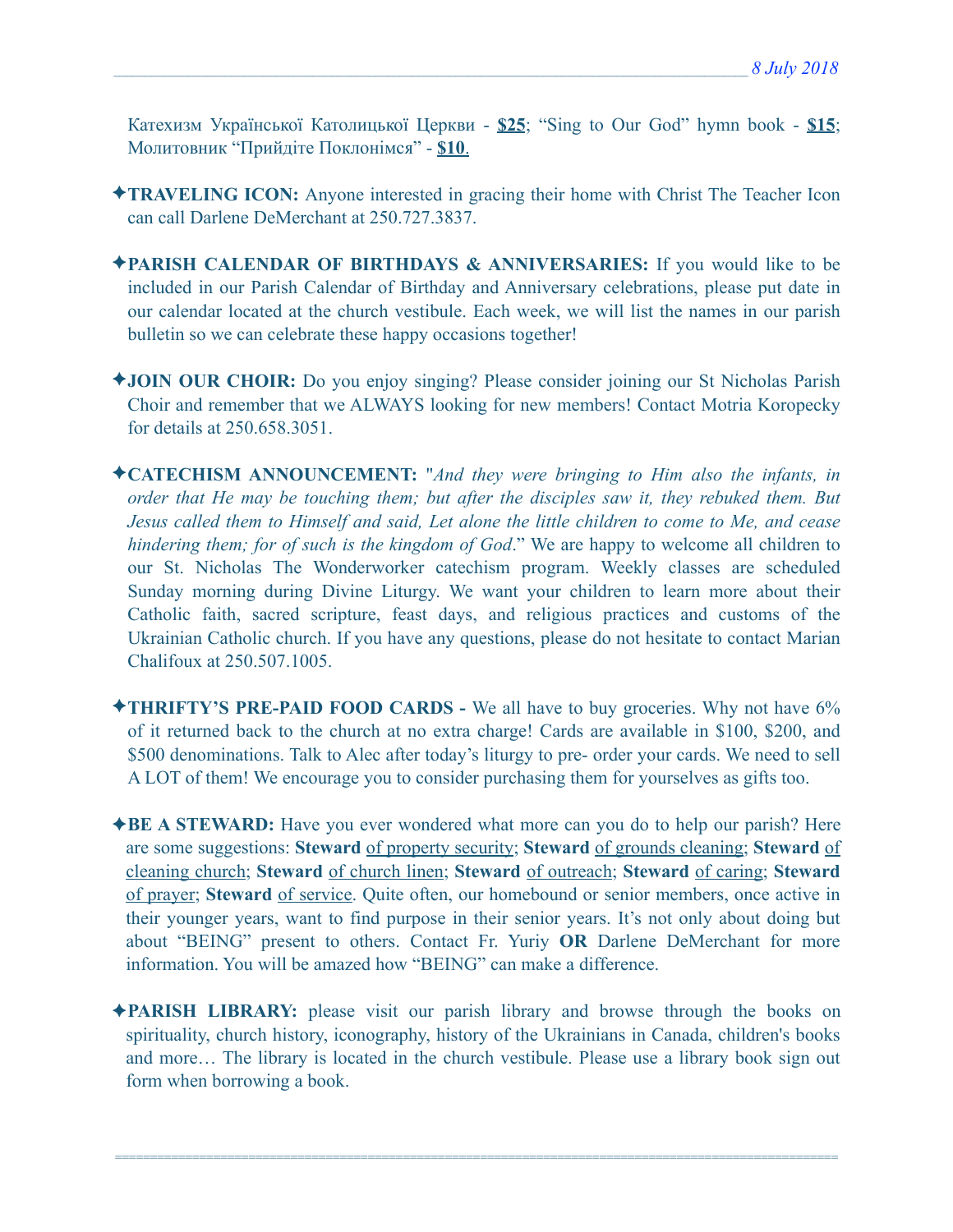- ✦**SUNDAY COFFEE VOLUNTEERS** act as hosts and serve light refreshments following the Sunday morning Divine Liturgy, providing an opportunity for the faithful to socialize with friends and visitors following their shared worship experience. We thank all of our parishioners who kind volunteer to serve refreshments. Whether you are new to the Parish, or are a longtime members, please join us for coffee. Please speak with Robert if you would like to volunteer.
- ✦**WE SHARE THE AIR:** Please keep it healthy and fragrant free. Someone in this area is scent-sitive. The chemicals used in scented products can make some people sick, especially those with fragrance sensitivities, asthma, allergies and other respiratory ailments. PLEASE DO NOT \*wear perfume, cologne, lotion, aftershave and other fragrances; \*USE unscented personal care products. Be Sensitive to Others. Thank you for your understanding. *St. Nicholas parish.*
- ✦**JULY 1, SUNDAY DONATIONS** Coffee: \$35.85; Vigil lights: \$6.00; Loose collection: \$55.00; Envelope collection: \$362.00; Pre-authorized donations June 25 to July 1: \$245.00 **Total: \$703.85**

# CAMP ST. VOLODYMYR - August 19-26, 2018

 Start planning your summer holidays now! Come join us to celebrate our 34th year of camp for children in our Eparchy! Camp St. Volodymyr is a great place to be physically active, build self-confidence and self-esteem, develop life-long skills while reconnecting with nature and building friendships. Our camp is also a wonderful opportunity to experience God through nature and the companionship of others.

 Campers will learn about the Ukrainian language and culture along with games, hiking, sports, arts and crafts, camp fires, water activities and much more!

 If you are between the ages of 7-15 this is a summer must do! Registration is \$380. Book by July 4 to save \$50. Bus transportation is also available to and from New Westminster. Register online using Eventbrite. Search "Camp St. Volodymyr BC 2018." For more information contact Jennifer Caldwell @ 604.220.0584 or [jennsawka@hotmail.com.](mailto:jennsawka@hotmail.com)

**WAYS TO SUPPORT OUR CAMP:** Camp St. Volodymyr is a nonprofit camp, run on a volunteer basis. Please contact Jennifer if you are interested in helping.

**VOLUNTEER as a Camp Counsellor:** We are seeking between 8-10 individuals to help plan and organize our camp activities. Apply online using Eventbrite. Search "Camp St. Volodymyr BC 2018." Applications due May 15, 2018. All volunteers will be subject to a criminal record check and must sign the camp code of conduct.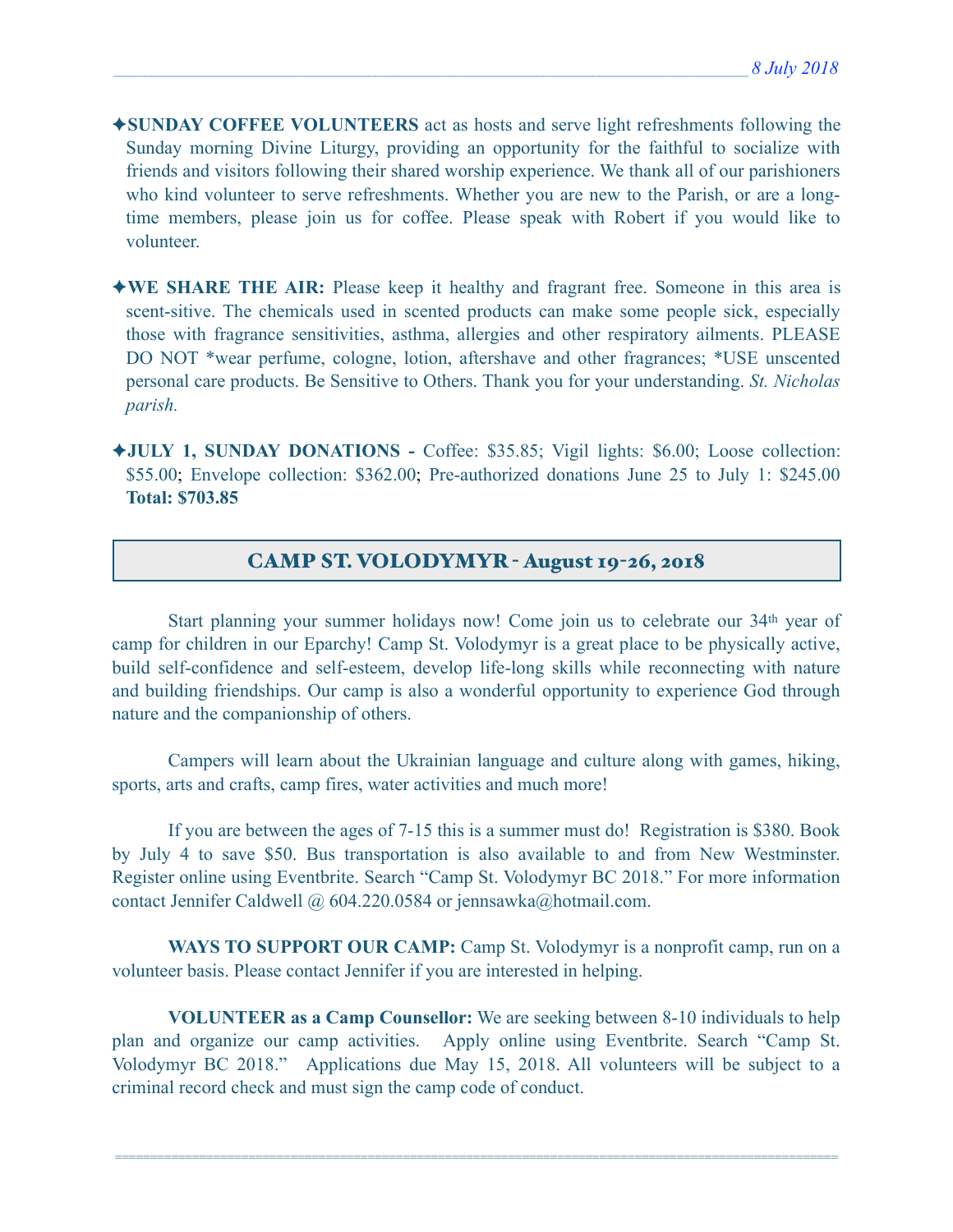**VOLUNTEER as a Camp Chef:** We are seeking between 4-6 individuals to help us each day in the kitchen. It is your opportunity to get creative and be a part of the campers top 5 things at camp; The Food!

**VOLUNTEER as our Camp Nurse:** We are looking for an individual to be our camp nurse. This is a wonderful opportunity to get to know the children in our Eparchy. This position would require valid first aid and nursing certification. Responsibilities would include administering medications brought by campers/staff as well as recording all incidents and treatments. Supplies and medications are provided by the camp.

**DONATE Food:** We are always happy to accept food donations of fresh fruits and vegetables, breakfast items; cereal, syrup, pancake mix, jam, Nutella, lunch items; chicken soup, Kraft dinner, cheese, drinks; juice boxes, powdered drinks, brownie/cake mixes, Jello, snack bars, cookies or treats. Gift certificates to Superstore and Costco are also welcomed.

 **DONATE Monetarily:** Each year the Eparchy sponsors several children to attend. You can help send a deserving child to camp through your donations. Donation can be made through the Eparchy or online at our Eventbrite page. Tax receipts can be issued for donations of \$25 or more.

*[nweparchy.ca](http://nweparchy.ca)*

# READING THE CATECHISM *"CHRIST - OUR PASCHA"***KATEXIA3M** 此  *3) The Rite of Chrismation #428* The Rite of Chrismation is performed immediately after Baptism because where there is life, there is breath. Holy Chrism, a fragrant mixture of oils and other aromatic components, symbolizes the richness and **HAIIIA ITA(** diversity of the spiritual gifts which the Holy Spirit

grants to the newborn in Christ.



Beware of supposing that this oil [i.e., Chrism] is mere ointment. Just as after the invocation of the Holy Spirit the Eucharistic bread is no longer ordinary bread but the Body of Christ, so this holy oil, in conjunction with the invocation, is no longer simple or common oil but becomes the gracious gift of Christ and the Holy Spirit, producing the advent of his divinity.

Holy Chrism is consecrated on Holy Thursday by the head of a self-governing Church for use by priests, which evidences the unity of the Church.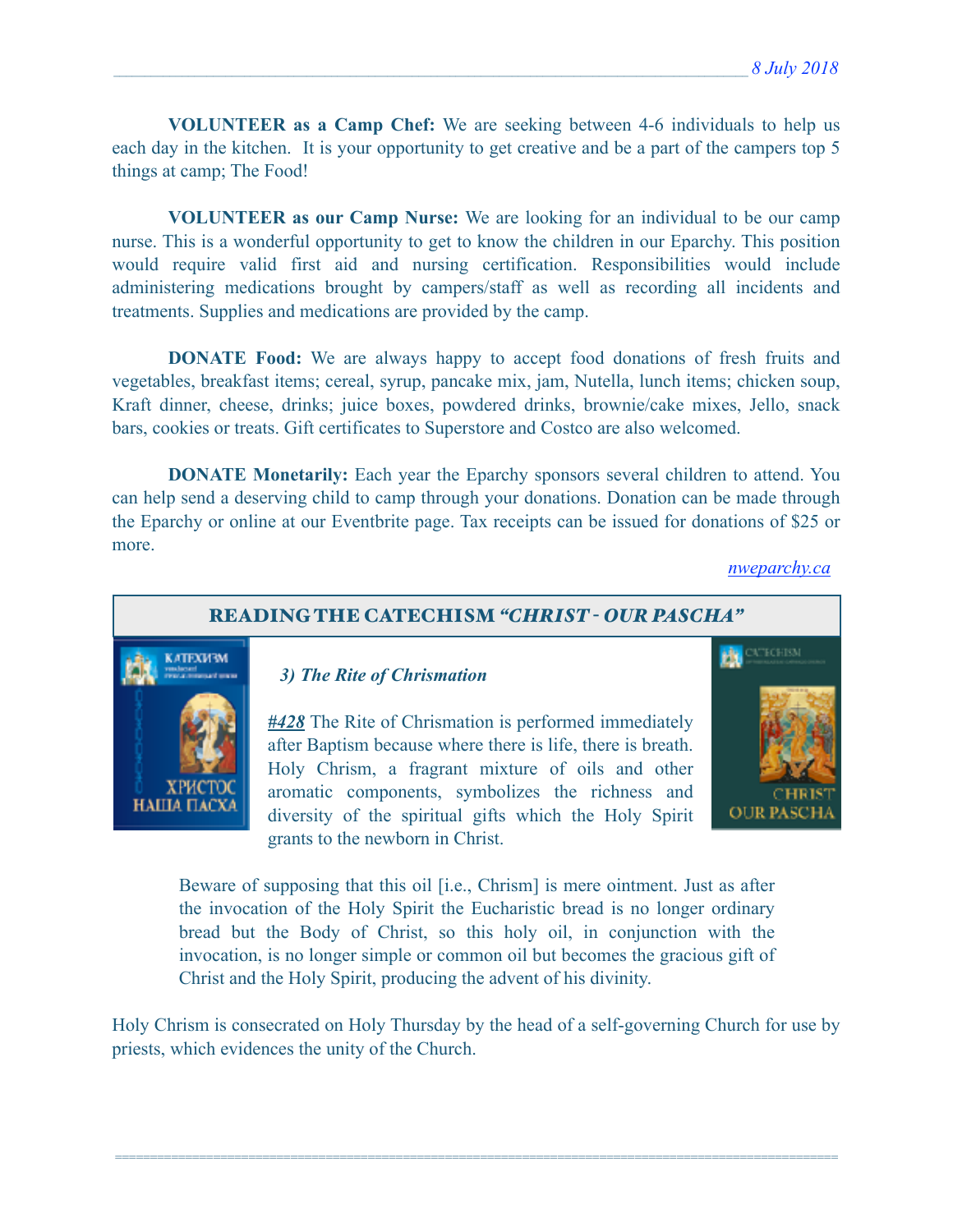*#429* During the Rite of Chrismation, the priest anoints the newly baptized on the forehead, eyes, nostrils, lips, ears, breast, hands, and feet. He proclaims: "The seal of the gift of the Holy Spirit." Thus, "in every word and deed" the newly baptized is to please God and become "a son (daughter) and heir" of his kingdom. The Holy Spirit transfigures the thoughts, feelings, and deeds of those who are members of the kingdom.

*#430* The words "The seal of the gift of the Holy Spirit" witness to the fact that the Christian belongs to God. Christians are his possession because we "were marked with the seal of the promised Holy Spirit; this is the pledge of our inheritance toward redemption as God's own people, to the praise of his glory" (Eph 1:13-14). It is through the power and the action of the Holy Spirit that the Christian lives in Christ: "The anointing that you received from him abides in you, and so you do not need anyone to teach you. But as his anointing teaches you about all things, and is true and is not a lie, and just as it has taught you, abide in him" (1 Jn 2:27).

#### *c. The Mystery of the Eucharist*

*#431* The Mystery of the Eucharist (Holy Communion) is the third of the Mysteries of Christian initiation. In the Eucharist the newly baptized, who was born in Christ and filled with the Holy Spirit, receives the communion of the Body and Blood of Christ at the holy Eucharistic table. But unlike Baptism and Chrismation, which we receive only once, we receive the Mystery of the Eucharist throughout our lives, since it is through this Mystery that we grow in the grace received in Baptism and Chrismation - the grace to be sons and daughters of God. For this reason our Church offers Communion to the newly baptized.

*#432* In the Mystery of Holy Communion, Christ gives us his very self, his Body and Blood, as nourishment for our growth in the new life. At the Mystical Supper (Last Supper) Christ offered himself for us so that we might be able to offer our lives for our neighbour, as he offered his life (see Jn 13:34). Receiving Communion in the Lord's Body and Blood, we receive a pledge of life eternal: "Those who eat my flesh and drink my blood have eternal life, and I will raise them up on the last day" ( Jn 6:54). Partaking of the Body and Blood of Christ, we already have eternal life, the fullness of which will be revealed in the glorious second coming of Christ. "For since he bestowed on us his own image and his own spirit and we did not guard them, he took himself a share in our poor and weak nature, in order that he might cleanse us and make us incorruptible, and establish us once more as partakers of his divinity."

# POPE TO UKRAINIAN GREEK-CATHOLIC CHURCH: THANKS FOR YOUR WITNESS TO UNITY OF CHRIST'S CHURCH

 *Pope Francis met with His Beatitude Sviatoslav the morning of July 3, 2018, at Casa Santa Marta in the Vatican. The meeting was held at the request of the Head of Ukrainian Greek Catholic Church (UGCC), on the occasion of the celebration of the 1030th anniversary of the Baptism of Rus'-Ukraine.*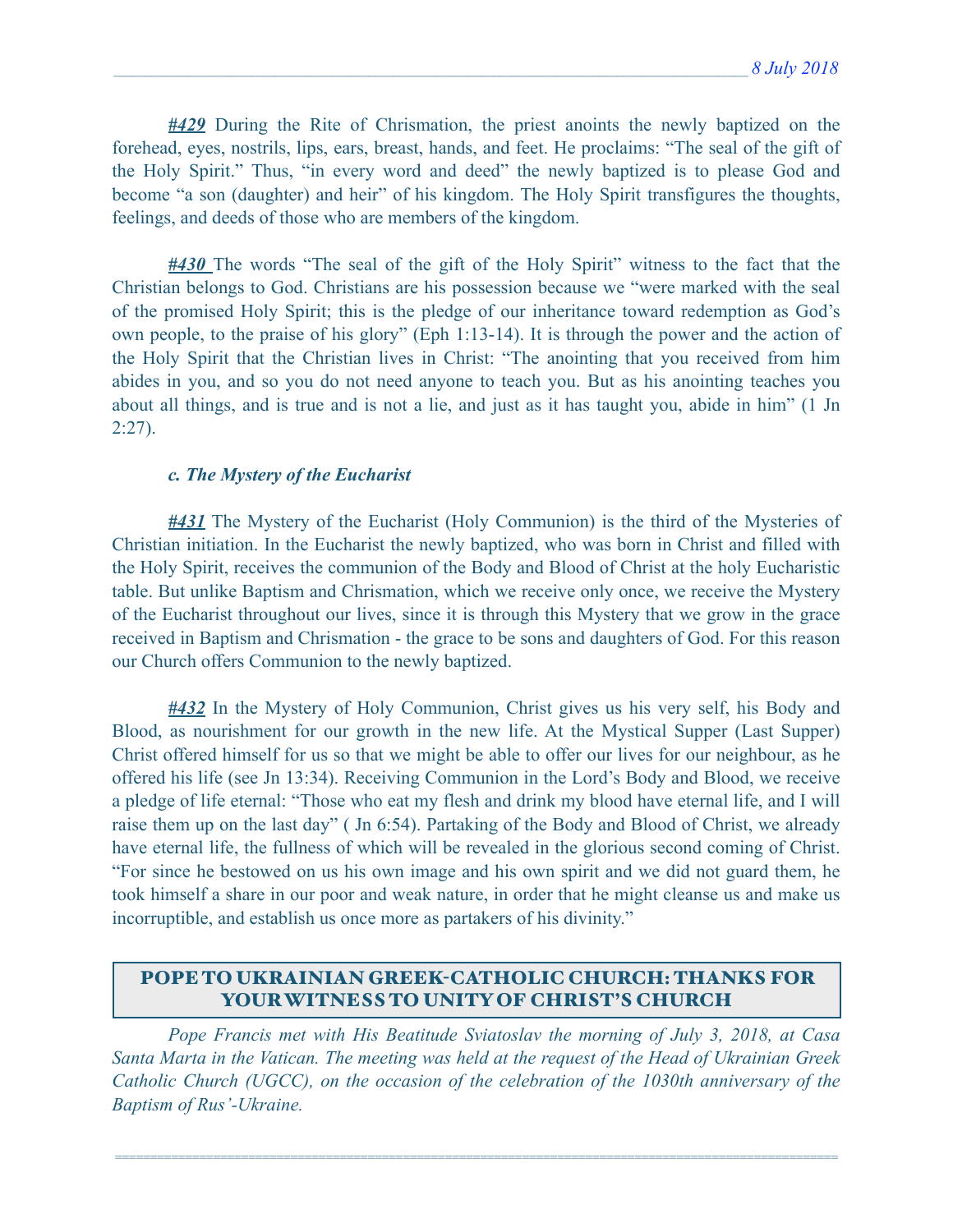His Beatitude Sviatoslav has told the Pope that the road travelled by the UGCC was a path of martyrdom, a "testimony of the unity that Christ's Church enjoyed in the First Millennium, at the time of the Baptism of Saint Volodymyr, and a particular witness of martyrs and confessors for Church unity, – in the 20th century." "Our Church's path of martyrdom consists in a recognition of the particular mission of the Successors of the Apostle Peter as visible servants of the unity of Christ's Church," the Head of the UGCC declared in his conversation with the Holy Father.

 His Beatitude drew particular attention to the UGCC's relations with those other Churches that were heirs to the Baptism by Saint Volodymyr. He told to the Holy Father that it is a painful reality that the Orthodox Churches in Ukraine are divided. He also recounted several "shameful incidents where the Holy Mysteries (Sacraments), in particular the Mystery of Holy Baptism, had been used to humiliate or deny the Christian identity of faithful belonging to certain denominations."

 His Beatitude Sviatoslav once again expressed to the Holy Father the position of the UGCC, regarding the discussions taking place between the Orthodox Churches and the Ecumenical Patriarch, for healing divisions and uniting Ukrainian Orthodoxy: "We look positively upon the efforts to overcome the divisions in Ukrainian Orthodoxy, according to the ancient principal *salus animarum lex suprema est* (the salvation of souls is the highest law). At the same time, we regard these processes as internal Orthodox matters and, – on no account, – do we ever interfere in them or take part in them. We believe that the civil authority must ensure that conditions exist that allow for the freedom of all churches, in our country. We also believe that is unacceptable for the state, – to treat any Church as an official state church.

 During the discussion, the Head of the UGCC touched upon the topic of so-called "uniatism." He recalled that, already in 1993, the UGCC had already undergone the process of reception of the Balamand Agreement. Accordingly, it rejects "uniatism" as a method for achieving the unity of Christ's Church. "In particular, – he declared, it is obvious that the ultimate act of uniatism, in the 20th century, was the 1946 Lviv pseudo-council. Accusations of uniatism directed at the UGCC, due of its active ecumenical position and its invitation to seek paths of unity with the Orthodox, are nothing less than a manipulation of the facts. The Eastern Catholic Churches, in and of themselves, are not "some sort of method," but are living members of Christ's Church, which not only have the right to exist but are also called to engage in mission and in the work of evangelization," – His Beatitude stressed.

 Pope Francis, for his part, thanked the Ukrainian Greek-Catholic Church for its martyrdom "as a confession of the Christian Faith and a testimony that the Successor of Peter the Apostle has a special mission of service to Christian unity." He assured the UGCC of his support and expressed gratitude for its dynamic development and ecumenical openness.

 The Holy Father agreed that any accusations of uniatism against the UGCC are absolutely without foundation. He also thanked the UGCC for its active participation in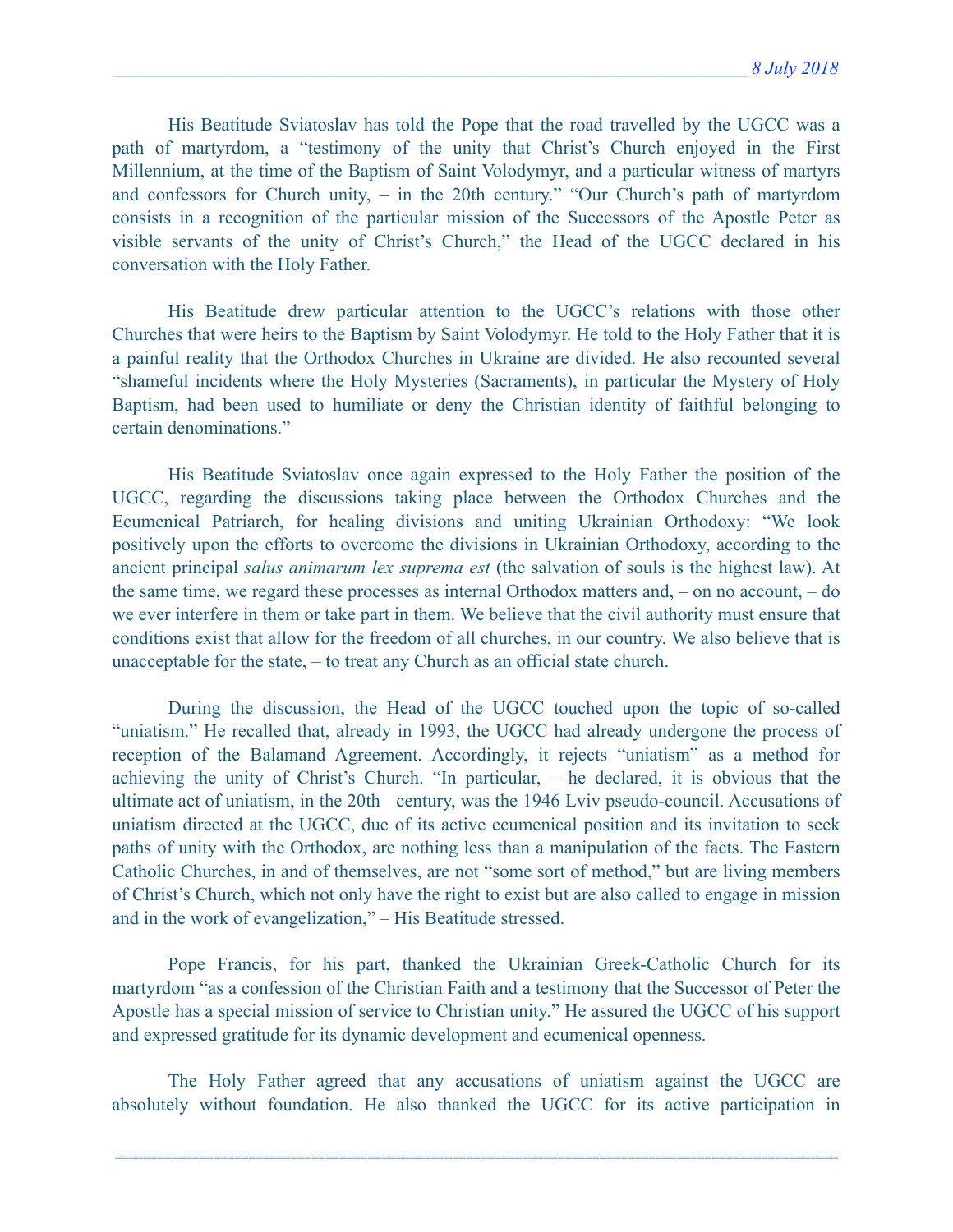rebuilding Ukrainian society based on the principles of Catholic Social teaching doctrine, while not interfering in the political process. He thanked the Church for its promotion of authentic Christian patriotism which, under no circumstances, should be used or manipulated for particular ecclesiastical or ideological goals. Pope Francis placed great value on the fact that the UGCC had shunned nationalism, and that it condemned xenophobia and racism.

 The Holy Father also expressed his closeness to the Ukrainian nation which, as the victim of unjust aggression, is living through a painful period of its history. He assured His Beatitude that he constantly thought of and prayed for Ukraine.

 Pope Francis drew particular attention to the issue of Polish-Ukrainian reconciliation, especially this year when both nations are celebrating the centenary of their restoration of statehood, and the seventy-fifth anniversary of the Volyn Tragedy. He thanked His Beatitude Sviatoslav for the the book *"Dialogue Heals Wounds,"* which the Pope considered to be an important step in healing old wounds, – in the relations between the two nations. The Pope supported the idea of the Roman Catholic Church and the Ukrainian Catholic Church, in Poland and Ukraine, issuing a joint pastoral letter, and declaring Pope Saint John Paul II patron saint of Ukrainian-Polish reconciliation.

 His Beatitude assured the Holy Father that the UGCC will unite itself with him and with all the participants of the joint ecumenical act of prayer for peace in the Middle East, due to take place on July 7 in Bari (southern Italy). The Pope promised that, during this prayer, he will also remember Ukraine.

 Pope Francis was in full agreement with His Beatitude's idea to organize, next year in Rome, a meeting of Eastern Catholic bishops of Europe (COCE). The Pope promised to participate at this gathering, of which the main theme will be "The Ecumenical Mission of the Eastern Catholic Churches of Europe Today."

 At the conclusion of the audience, the Father and Head of the UGCC presented Pope with the book *"Persecuted for the Truth*", published by the Ukrainian Catholic University, and asked for the Apostolic Blessing upon the Ukrainian nation.

*[zenit.org](http://zenit.org)*

## PATRIARCH SVIATOSLAV TELLS THE POPE ABOUT POTENTIAL UNIFICATION OF UKRAINIAN ORTHODOXY AND THE ATTITUDE OF UGCC TOWARDS THIS PROCESS

 His Beatitude Sviatoslav met with Pope Francis. The meeting took place at the initiative and at the request of the Head of the UGCC on the occasion of the commemoration of the 1030th anniversary of the Baptism of Rus-Ukraine, the website of the Kyiv Archdiocese of the UGCC has reported citing the Secretariat of the Head of the UGCC in Rome.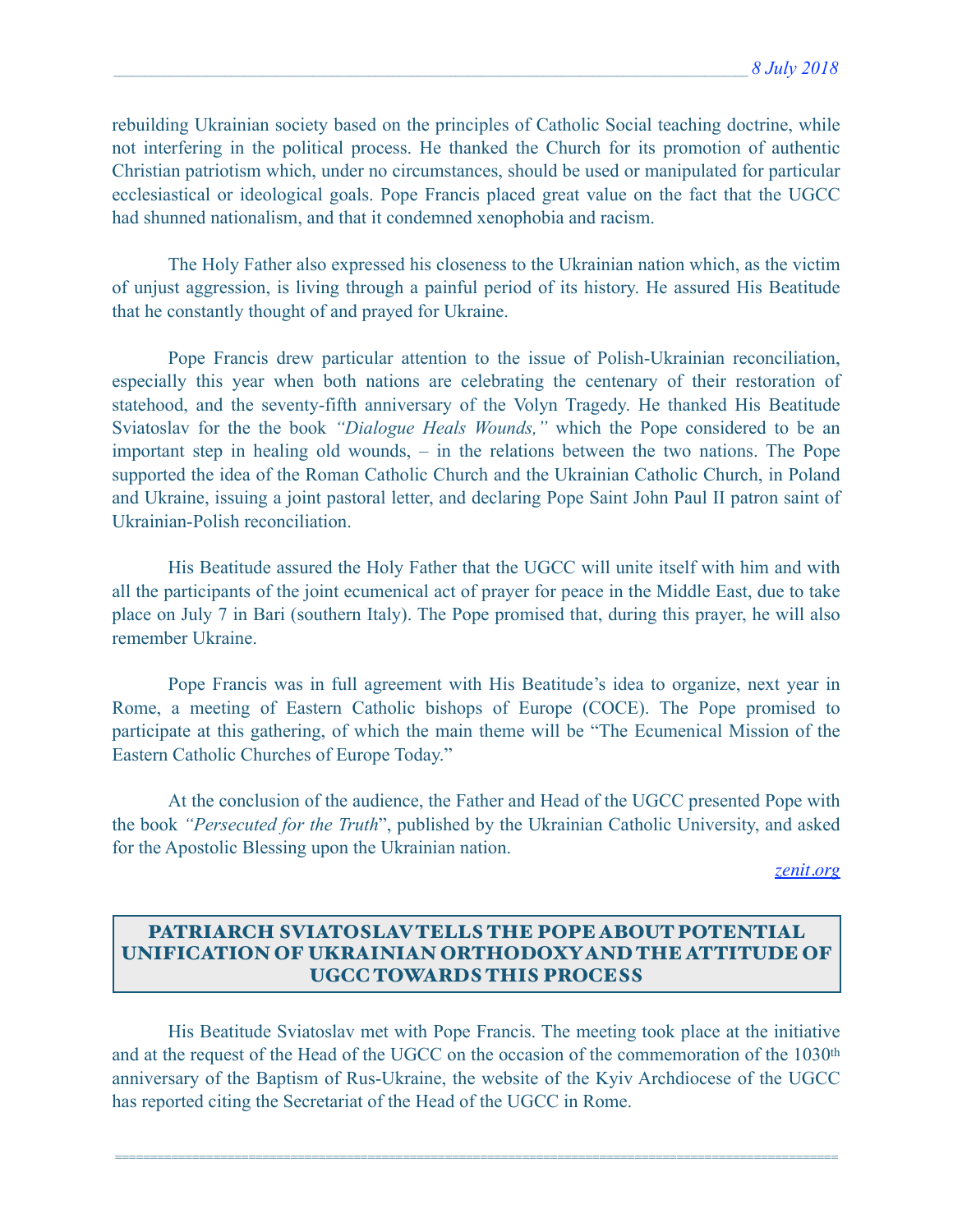His Beatitude Sviatoslav paid special attention to the relations of the UGCC with other Churches that are heirs of St Volodymyr's Baptism. He told the Holy Father about the painful divisions between the Orthodox Churches in Ukraine and the "shameful facts of the instrumentalization of the Holy Sacraments", in particular the Holy Baptism, to humiliate or deny the Christian identity of the faithful of certain denominations."

 According to the Secretariat of the Head of the UGCC in Rome, during this conversation, His Beatitude Sviatoslav once again expressed to the Holy Father the position of the UGCC concerning the negotiations between the Orthodox Churches and the Patriarchate of Constantinople in healing divisions and unification of Ukrainian Orthodoxy:

 "We are positively evaluating the efforts aimed at overcoming the split in Ukrainian Orthodoxy. Simultaneously, we consider these processes as an internal affair of the Orthodox side and in no case we interfere with these processes, neither do we participate in their development. We are convinced that secular authorities should ensure necessary conditions for unobstructed development of all churches in our state and it is inadmissible on their part to treat any Church as a state church," the Head of the UGCC emphasized.

*[risu.org.ua](http://risu.org.ua)* 

#### THE HEAD OF THE UGCC SOLEMNLY PROCLAIMED THE FEAST OF OUR LADY OF PERPETUAL HELP

 *Ukrainians should pay tribute to the Mother of God's Perpetual Help for the fact that, despite various factors and weaknesses of human life in the Ukrainian society, our state exists! After all, God's power is revealed in the history of our people.* 

 The Head and the Father of the UGCC, His Beatitude Sviatoslav spoke about this during the Hierarchical Divine Liturgy, on Sunday, July 1, during his sermon in the temple of the Mother of God's Perpetual Help in Ternopil.

 He was joined by numerous Bishops and priests from various eparchies. In addition, representatives of the city authorities, in particular, the Mayor of Ternopil, Serhiy Nadal, attended the Liturgy.

 "When we discover the books of the Scriptures, we hear the word of God that reveals to us the face of the Living God and proclaims that the Heavenly Father in whom we believe is God of relentless help. Interestingly, this unceasingness of God's help to a man has two signs. First of all, the Almighty never ceases to come to the person with His help. Moreover, His relentless help for us does not depend on whether we know about it, whether we are looking for it, or forget about it, and even when we do not know whether we should pray for it ...," with such words the Head of the UGCC appealed to the faithful.